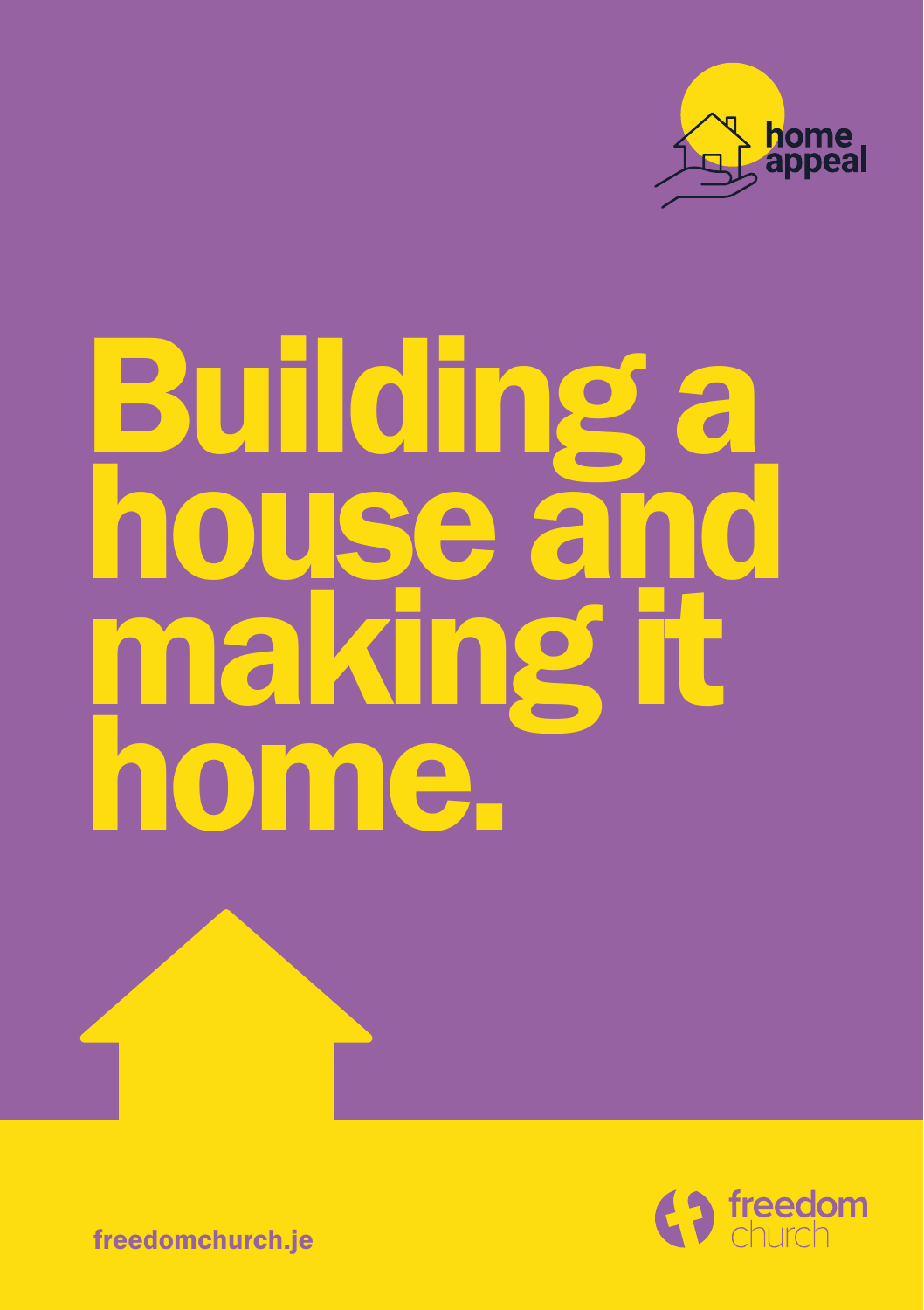We have a vision to be a worshipping community in the heart of St Helier responding to God's call to love and serve each other.

We believe that the Freedom Centre is integral to how we will partner with God in loving our neighbour. Home is such a powerful word. A place to call our own, where we are nurtured and loved. We believe that together we can see it, build it and share it with Jersey. We invite you to join our Home investment and hope you are inspired to be a part of the miracle that will be Freedom Centre.

The Freedom Centre was purchased in 2012. Since that time we have carried out some major works including the refurbishment of the foyer and auditorium 3, installed a commercial kitchen, fitted out a new office space, had a complete roof replacement and overseen the removal of asbestos throughout the building, a huge task, which saw over 180 tonnes of scaffolding erected within the building.

Over the next 5 years we will focus on Phase 3 of the development plan and reducing our outstanding loans. Together we want to raise a minimum of £140k per year for the next five years, aiming at a total of £700k by October 2025.

### Why £700K?

We need to continue to meet repayments on our existing loans and raise funds towards Phase 3.

# What is Phase 3?

Our focus will be on remodeling the old Auditorium 4, to create amazing new spaces for our growing children's work, a relaxing café and a soft play area. We will also refurbish the first-floor foyer, create a youth room and a prayer room, as we build a house and make it home.

# How?

We see this Home investment as the major way of reaching our target and invite you to prayerfully consider how we will partner together in this. We will continue to hold regular gift days but believe that if we can all play our part and commit financially on a monthly basis, we will see the fruit of our standing together.

We'd like you to consider what you could give. As you can see from the examples in this table, no matter the size of the gift it will all help us reach the target.

| <b>Individual</b><br>monthly gift | <b>Total gift</b><br>over a year | <b>Number</b><br>of donors | <b>Raised</b><br>per year | <b>Raised in</b><br>5 years |
|-----------------------------------|----------------------------------|----------------------------|---------------------------|-----------------------------|
| £25                               | £300                             | 20                         | £6,000                    | £30,000                     |
| £50                               | £600                             | 25                         | £15,000                   | £75,000                     |
| £100                              | £1,200                           | 25                         | £30,000                   | £150,000                    |
| £200                              | £2,400                           | 20                         | £48,000                   | £240,000                    |
| £500                              | £6,000                           | $\mathcal{D}$              | £12,000                   | £60,000                     |
| £1,000                            | £12,000                          | $\mathbf 1$                | £12,000                   | £60,000                     |
| £2,000                            | £24,000                          | $\mathbf{1}$               | £24,000                   | £120,000                    |
|                                   |                                  | 94                         | £147,000                  | £735,000                    |

If on average each adult at Freedom committed to invest £1,000 per year then we would raise in excess of £275,000 per annum. You can see how stepping into the miracle is so possible.

Due to our charitable status we are able to claim 25% tax back from the Jersey Government on lump sum gifts of over £50.